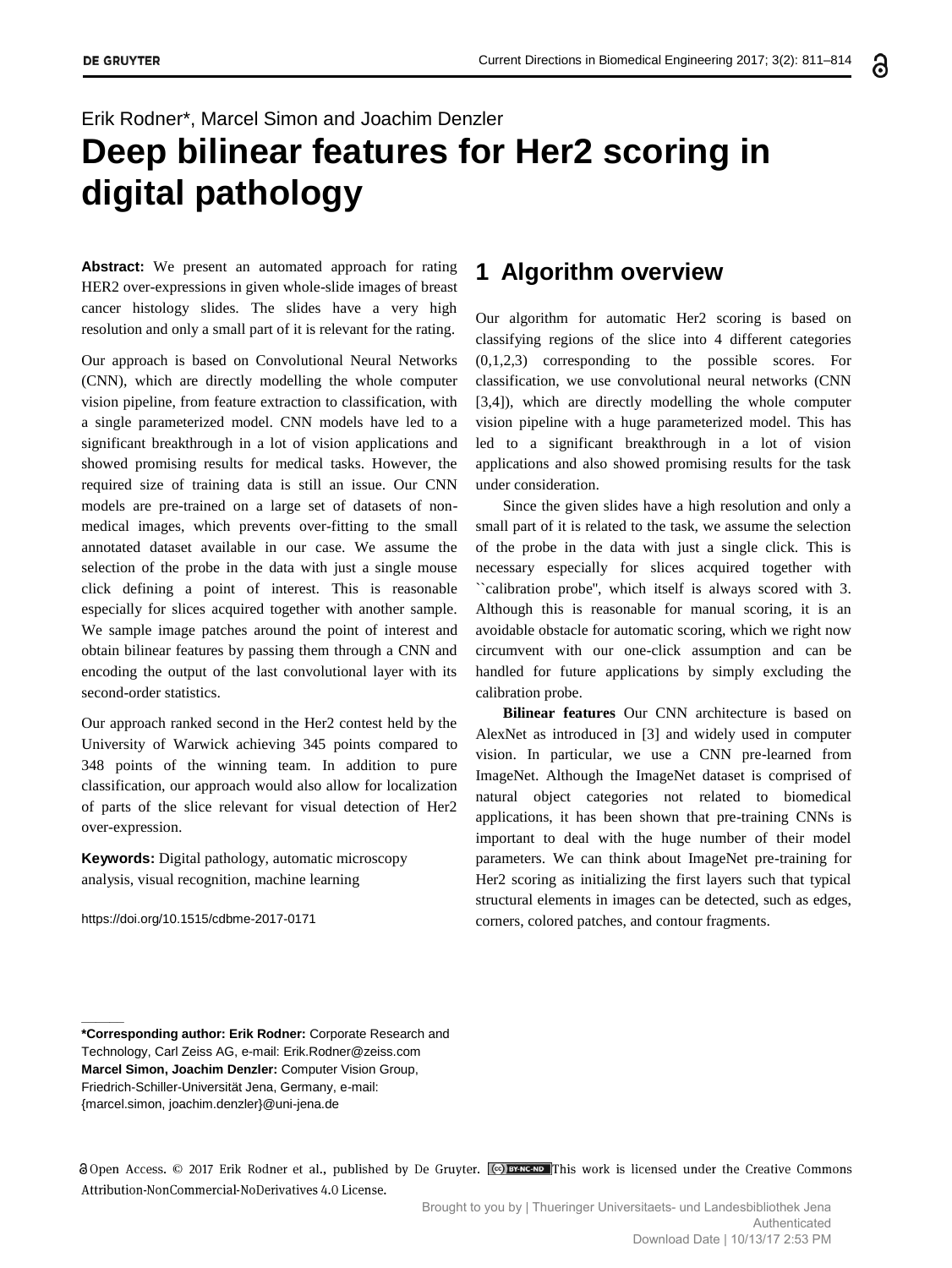| Approach                                                                   | Leave-one-out<br>Accuracy           | Avg.<br>Points        | Conf.<br>Assess. | Weighted<br><b>Points</b> |
|----------------------------------------------------------------------------|-------------------------------------|-----------------------|------------------|---------------------------|
| AlexNet, conv5 features                                                    | 73%                                 | 13.80                 | 0.73             | 10.96                     |
| AlexNet, conv5 with bilinear, 227x227 region sampling                      | 75%                                 | 13.80                 | 0.75             | 11.25                     |
| AlexNet, conv5+bilinear, 1024x1024 region without<br>sampling              | 67%                                 | 13.46                 | 0.67             | 10.10                     |
| ResNet50, pool5 features, 227x227 region sampling                          | 71%                                 | 13.70                 | 0.71             | 10.67                     |
| ResNet50, pool5, 1024x1024 region without sampling                         | 60%                                 | 13.12                 | 0.60             | 8.94                      |
| Approach                                                                   | Accuracy on a<br><b>Fixed Split</b> | Avg.<br><b>Points</b> | Conv.<br>Assess. | Weighted<br>Points        |
| AlexNet, conv5 with bilinear, 227x227 region sampling                      | 70%                                 | 14.00                 | 0.70             | 10.50                     |
| AlexNet, conv5 with bilinear, 227x227 region sampling,<br>with fine-tuning | 100%                                | 15.00                 | 1.00             | 15.00                     |

**Table** 1**:** Results of our approach on the Her2 challenge dataset.

Although distinguishing between score 3 and 0 is rather easy, discriminating between the other classes can be hard and fine-details in the cell structure are necessary. Therefore, the Her2 scoring class is related to the area of fine-grained recognition [5,6,8] as well as texture classification [7]. The recently successful concept of bilinear features [1,5] of this area is used in this paper. We randomly<sup>1</sup> crop several  $227 \text{ x}$ 227 patches at resolution level 1 (highest resolution is at level 0) within a 1024 x 1024 window around the click location. This technique allows us our approach to be rather robust with respect to the location, requiring only a rough selection of the main probe in the slice. Furthermore, it also allows for data augmentation during training, which is important given the small number of given slices in the contest.

A single 227 x 227 image patch is passed to the CNN and we obtain activations at layer conv5. The activations can be represented as a tensor  $x \in \mathbb{R}^{(w x h x d)}$ comprised of ddimensional vectors in a w x h spatial grid. Bilinear features can now be computed as the Gramian matrix **G** calculated by summing up dyadic products along the spatial dimensions:  $G = \sum x_{i,i} \cdot x_{i,i}^T$ . The matrix **G** simply contains second-order statistics of the CNN features and have been shown to be extremely useful for fine-grained recognition tasks. As far as we know, they have not been used for biomedical applications before. In our current approach, we use signed

square root and  $L_2$  normalization of **G** to increase numerical stability of further processing steps [5].

After computing the features, we use a multi-class logistic regression classifier to differentiate between the 4 scoring classes.

To obtain a classification decision during testing for a single slide, we average all the classification scores of each random crop. We decided not to focus on directly predicting the percentage of tumor cells and simply use the mean tumor cell percentage seen in the training set for a particular scoring class as an estimate. The confidence is set to 100\%, since the probabilities achieved by our CNN are likely biased due to the small training set.

**Fine-tuning the convolutional neural network** The above algorithm achieved a leave-one-out recognition rate of 75% in our experiments (see next section for details). Using a pre-trained network from ImageNet is essential, since estimating millions of CNN parameters from scratch with only a couple of training examples is infeasible and leads to dramatic overfitting. However, the representations learned from ImageNet are likely not well-tuned to the Her2 scoring task.

Due to this reason, we fine-tune our CNN on the training task. Fine-tuning refers to the process of learned a neural network with back-propagation and a pre-trained network as initialization for the optimization. Hyperparameter values used during fine-tuning will be part of our source code release and are not described here for brevity.

We also experimented with a couple of other network architectures, such as the recent ResNet proposed in [2].

<sup>&</sup>lt;sup>1</sup> We used a fixed random seed to ensure reproducibility.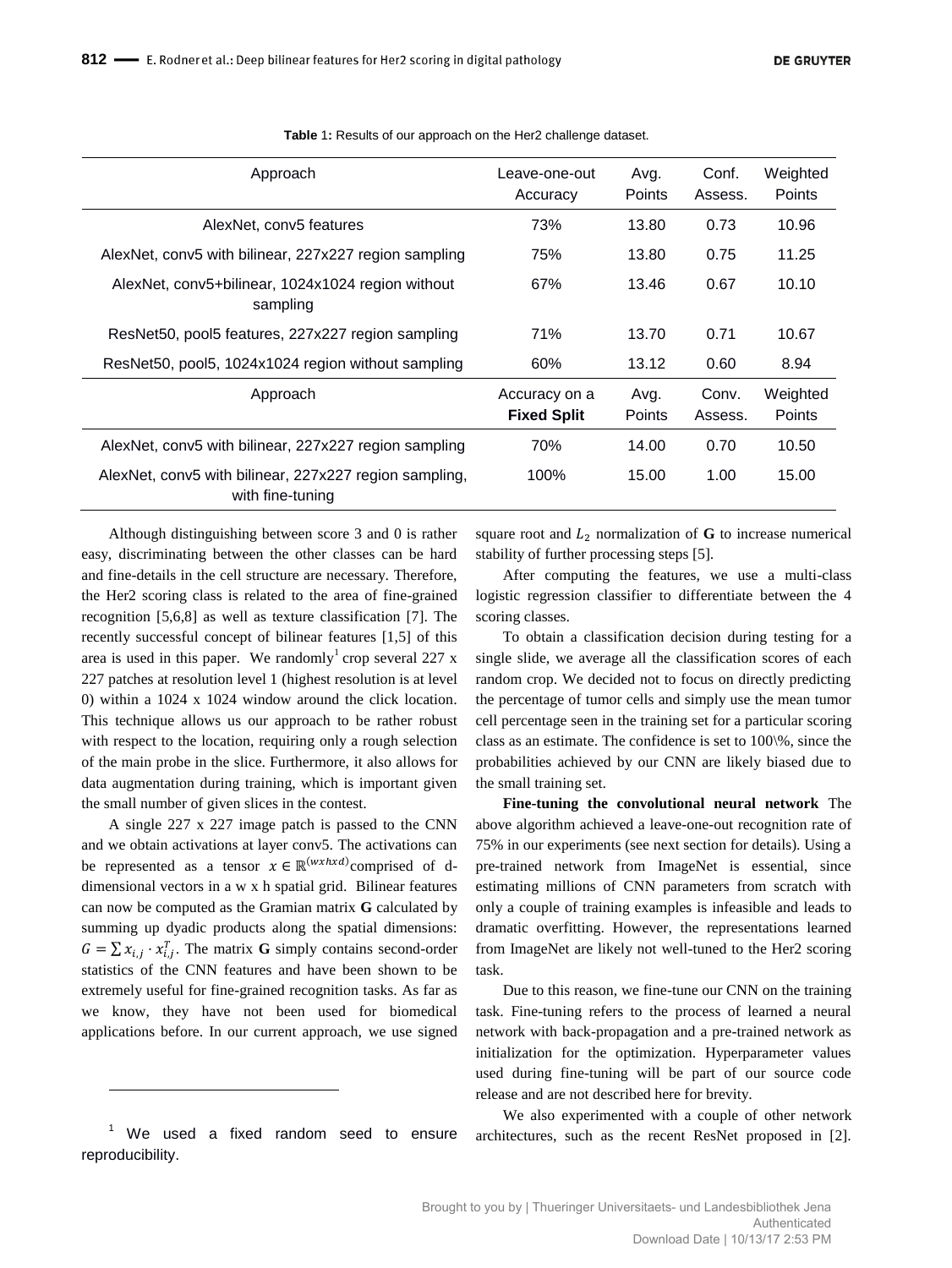However, we could not see any benefits in recognition performance. These ideas might be more reasonable if more training data is available or the scoring scheme is more complex.

| <b>Table 2:</b> Results of the Her2 competition ranked by weighted |
|--------------------------------------------------------------------|
| points.                                                            |

| Rank                     | Approach                         | Ava.  | Conf.<br>Points Assess. | Weighted<br><b>Points</b> |  |  |
|--------------------------|----------------------------------|-------|-------------------------|---------------------------|--|--|
| 1                        | <b>VISILAB CNN</b>               | 13.66 | 0.84                    | 12.43                     |  |  |
| 2                        | Ours (Deep<br>bilinear features) | 13.21 | 0.82                    | 12.32                     |  |  |
| 3                        | <b>HUANGCH</b>                   | 13.48 | 0.81                    | 11.99                     |  |  |
| 4                        | <b>MTB NLP</b>                   | 13.93 | 0.82                    | 11.99                     |  |  |
| 5                        | Team Indus                       | 14.38 | 0.78                    | 11.48                     |  |  |
| (13 further submissions) |                                  |       |                         |                           |  |  |

## **2 Experimental results**

The dataset of the Her2 competition<sup>2</sup> consists of high resolution slices and is split into training and test data. While there are ground-truth labels for the 52 training slices, the labels for the 28 test slices are only known to the competition organizers. We hence evaluate different versions of our algorithms using leave-one-out accuracy on the training set. The best performing algorithm was then used for our submission in the competition.

The results using a pre-trained and non-fine-tuned CNN are shown in the upper half of Table 1. We observed an advantage of the simpler AlexNet [3] compared to the more complex ResNet [2] and an advantage of bilinear features compared to raw CNN activations. Our evaluation of the fine-tuning is given in lower half of Table 1 using a single split of the given labeled data into training and validation. Leave-one-out evaluation was not applicable here due to the increased computation demands of fine-tuning. As can be seen, the accuracy easily goes up to 100%. Although overfitting might be the case, the results also suggest good results on the test set.

The results of the competition are shown in Table 2. As can be seen, our algorithm ranked second among 18 submissions with a weighted point score of 345. The approaches of the other teams will be presented in an upcoming journal article.

### **3 Conclusions**

We briefly described our entry to the Her2 scoring contest, which is based on convolutional neural networks and bilinear features. Our algorithm was implemented in python using the caffe-framework<sup>3</sup>. We plan to release the source code to allow for reproducibility of our results and it's use for automatic scoring.

It is important to note that our approach also allows for localization of relevant Her2 scoring areas. An interesting property which is beyond the scope of the contest, but perfectly suitable for semi-automatic scoring applications that allow feedback to medical experts.

**Acknowledgment:** The authors thank Nvidia for GPU hardware donations.

#### **Author's Statement**

Research funding: Part of this research was supported by grant RO 5093/1-1 of the German Research Foundation (DFG). Conflict of interest: Authors state no conflict of interest. Informed consent: Informed consent is not applicable. Ethical approval: The conducted research is not related to either human or animals use

#### **References**

- [1] Yang Gao, Oscar Beijbom, Ning Zhang, and Trevor Darrell. Compact bilinear pooling. arXiv preprint arXiv:1511.06062, 2015.
- [2] Kaiming He, Xiangyu Zhang, Shaoqing Ren, and Jian Sun. Identity mappings in deep residual networks. arXiv preprint arXiv:1603.05027, 2016.
- [3] Alex Krizhevsky, Ilya Sutskever, and Geoffrey E Hinton. Imagenet classification with deep convolutional neural networks. In Advances in neural information processing systems, pages 1097–1105, 2012.
- [4] B Boser Le Cun, John S Denker, D Henderson, Richard EHoward, W Hubbard, and Lawrence D Jackel. Handwritten digit recognition with a back-propagation network. In Advances in neural information processing systems. Citeseer, 1990.
- [5] Tsung-Yu Lin, Aruni RoyChowdhury, and Subhransu Maji. Bilinear CNN models for fine-grained visual

<sup>&</sup>lt;sup>2</sup>http://www2.warwick.ac.uk/fac/sci/dcs/research/tia/her2contest/

<sup>3</sup> http://caffe.berkeleyvision.org